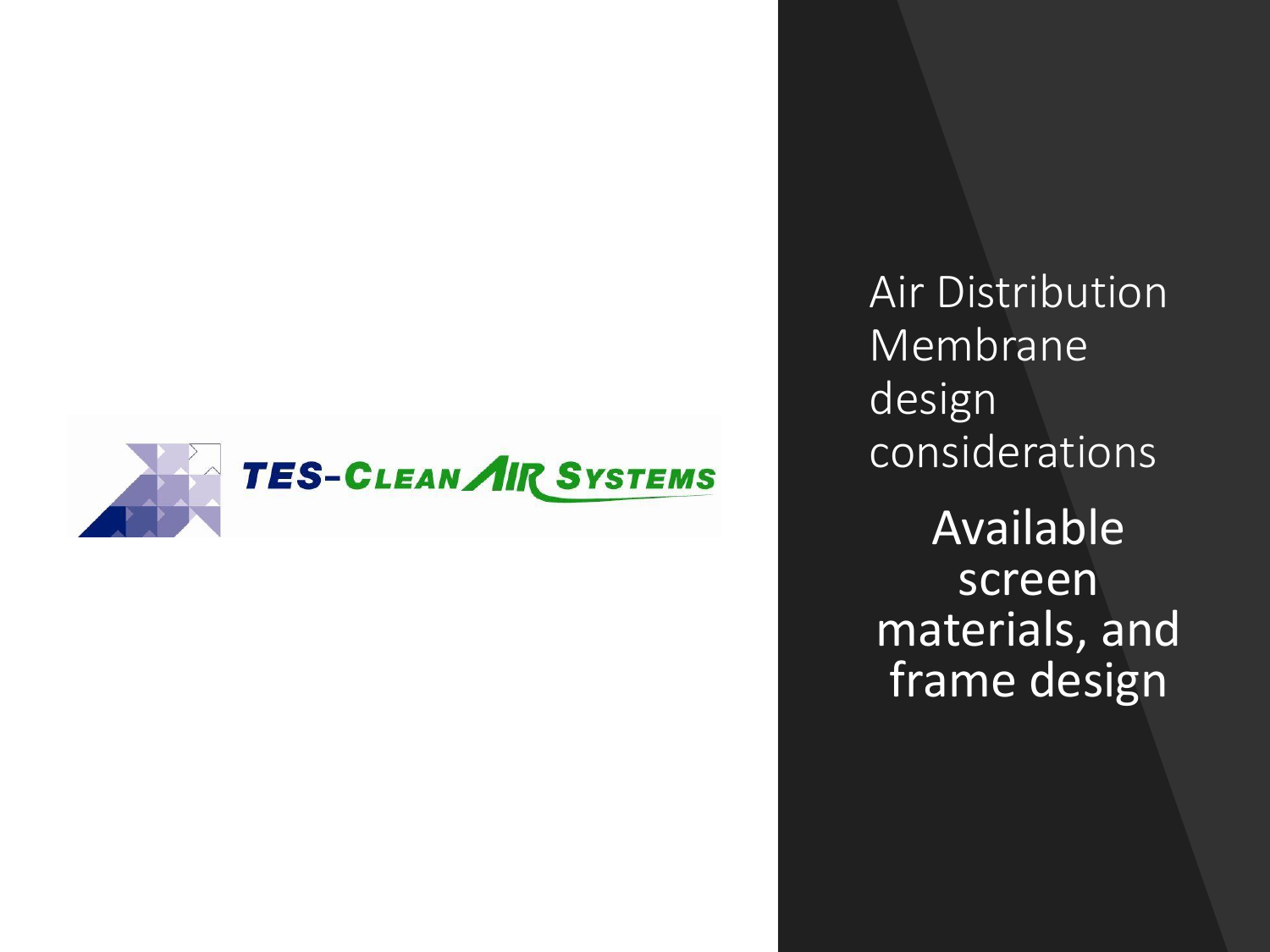### For Semiconductor tool mini-environments the 2300, as well as the 2500 screen material, is the most commonly used

#### **MEMBRANE DIFFUSION® PROPERTIES MLW SERIES**

| MEMBRANE MATERIAI ·                  | Woven Polypropylene Monofilament. Membrane<br>fabric-satin weave, lightweight, natural color, with UV<br>additives                                                                                                         |
|--------------------------------------|----------------------------------------------------------------------------------------------------------------------------------------------------------------------------------------------------------------------------|
| MEMBRANE WEIGHT:                     | Approximately .38 lbs. per square foot or 1.85 kg/m <sup>2</sup> .<br>$(1 panel = 3.0 lbs.)$                                                                                                                               |
| AVAILABLE MEMBRANE<br>PRESSURE DROP: | For laminarity at .03" to .1" W.G:<br>2125 For Air Flow of 8 to 34 FPM (Feet/Minute)<br>2300 For Air Flow of 35 to 50 FPM (Feet/Minute)<br>2500 For Air Flow of 56 to 100 FPM (Feet/Minute)                                |
| <b>FIRE CHARACTERISTICS:</b>         | (Membrane fabric is classified as a Class "A" product<br>as defined by the ASTM E-84 Fire Test).                                                                                                                           |
| SUPPORT SYSTEM:                      | Membrane fabric is stretched tight into anodized<br>aluminum frame. Panels are nominal 2' x 4' designed<br>to lay into a standard 2' x 4' acoustical ceiling grid<br>system. Special sizes are available for odd openings. |
| ASSEMBLY:                            | Panels are manufactured by CEG, LLC in a Class 100<br>cleanroom. Panels are bagged, crated, and shipped to<br>jobsite for installation into the ceiling grid.                                                              |
| <b>OPENINGS &amp; PENETRATIONS:</b>  | Penetrations for sprinkler heads or conduit can be<br>made anywhere in panel and finished off with standard<br>escutcheons. Special sealing is not required.                                                               |
| ACCESS:                              | Membrane panels lift out (like ceiling tiles) for access<br>to HEPA/ULPA filters and lights.                                                                                                                               |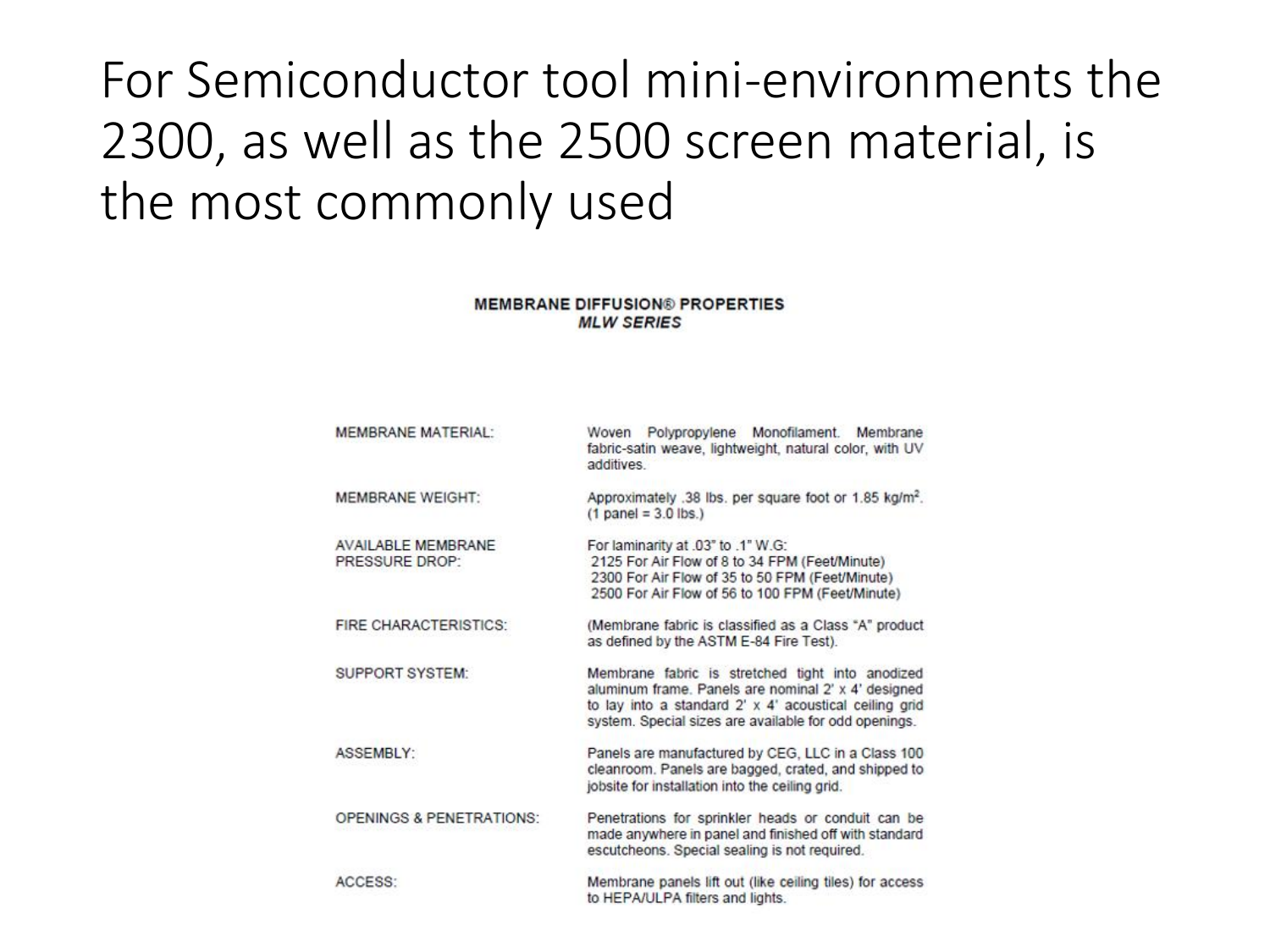# General screen information

**On the 13/16" W X 15/16" H is located the1/4" H Poron gasket and inserts, if required. This can be the upstream or downstream side, depending on the screen is located on the frame of the tool** 

**The opposite side of the scree, with viton "spline" holding the screen in and stretching to specification for pressure drop. Typical pressure drop of the 2500 media at 100 fpm is 0.04-0.07"**

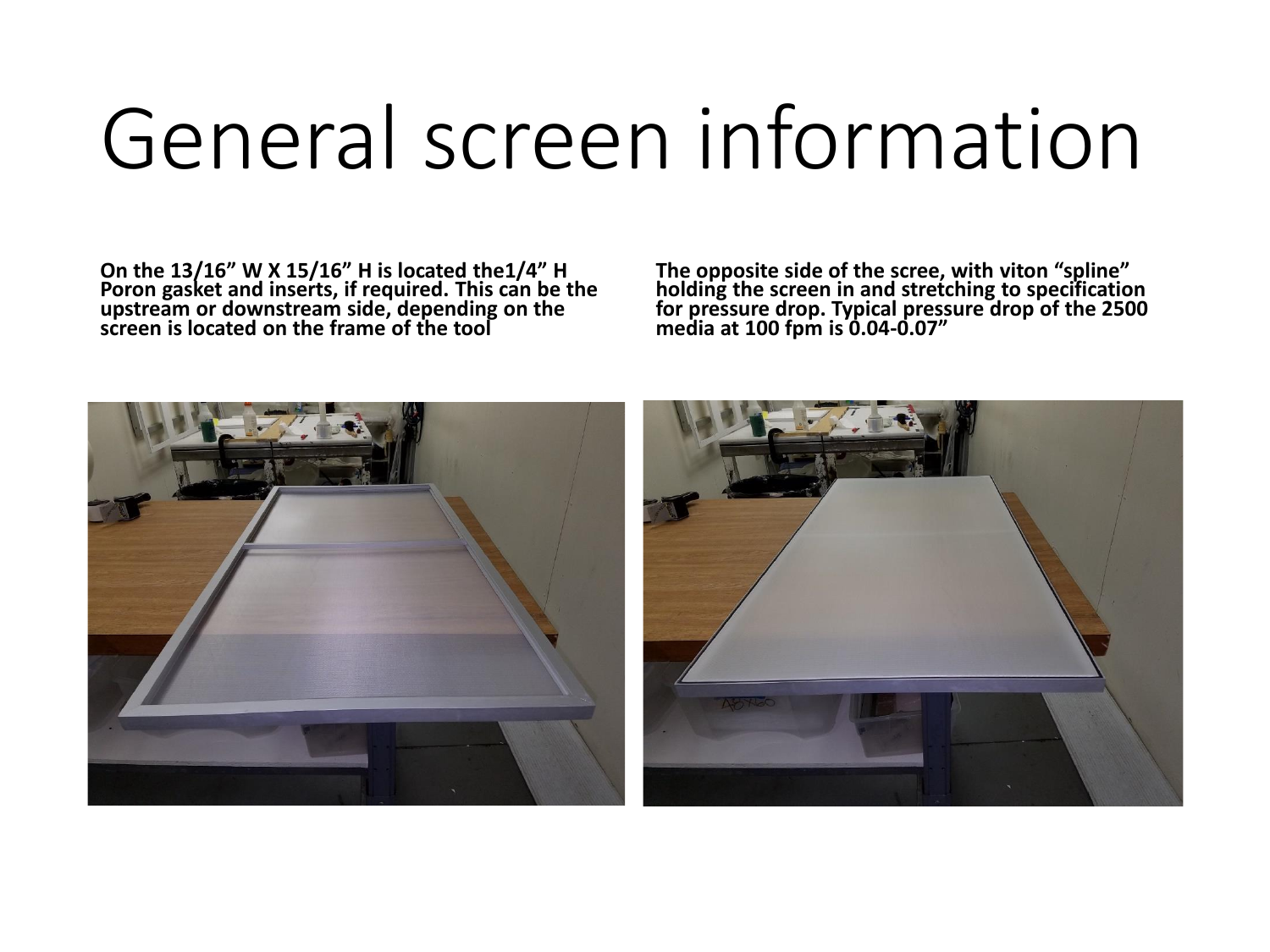Typical mounting detail includes M5 inserts (others available per customer request) for mounting. Note: the gasket for sealing is located on this side, with holes in the gasket to expose the inserts.

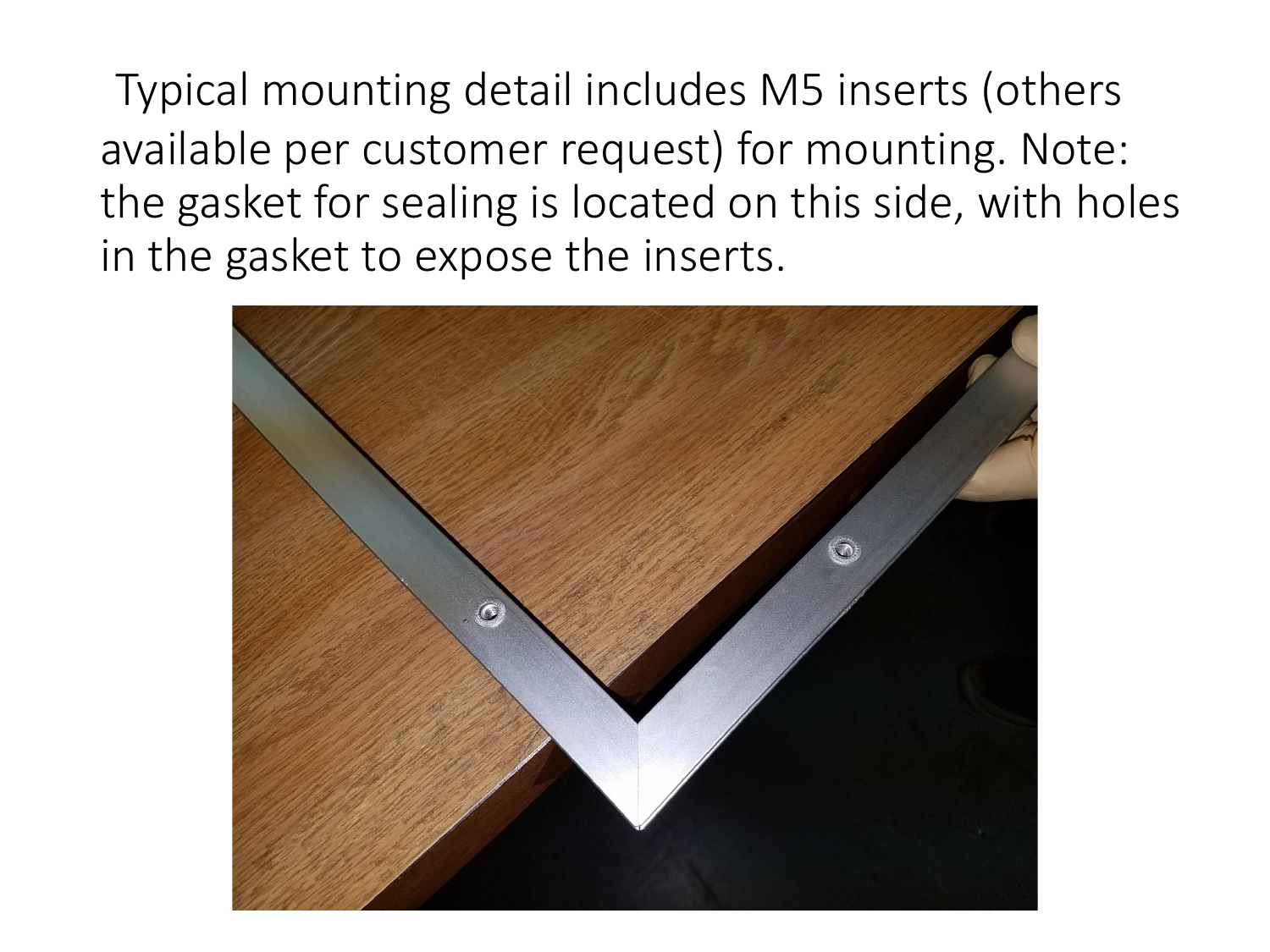Depending on the size of the screen, one or more "stiffening' members will be required to allow the screen to hold tolerance. Hole-to-hole tolerance on the inserts is +/- 1/16" The inserts can be strategically located to miss key components in the minienvironment, where required.



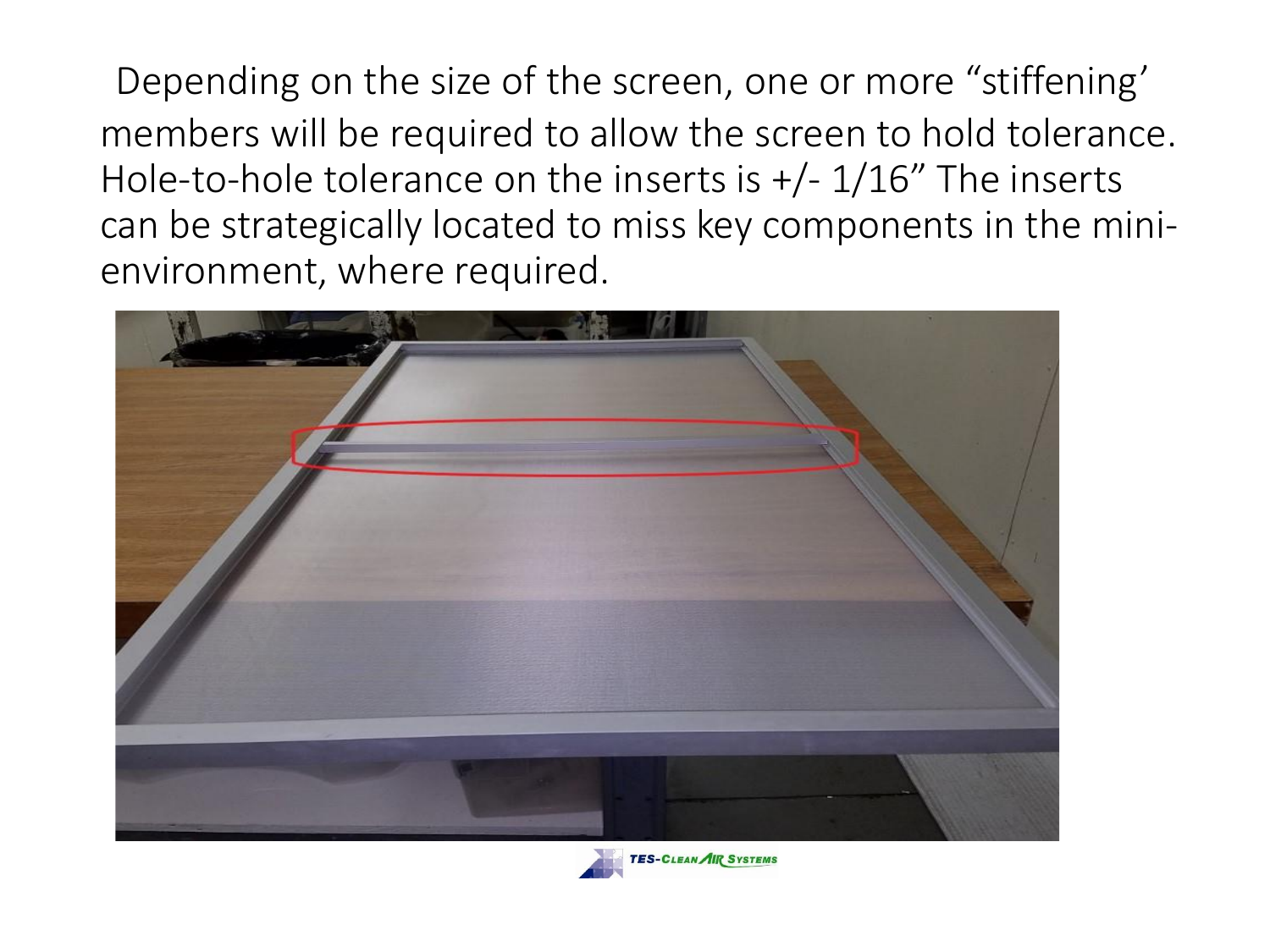## Sufficiently large screens may come with diagonal bracing, for strength